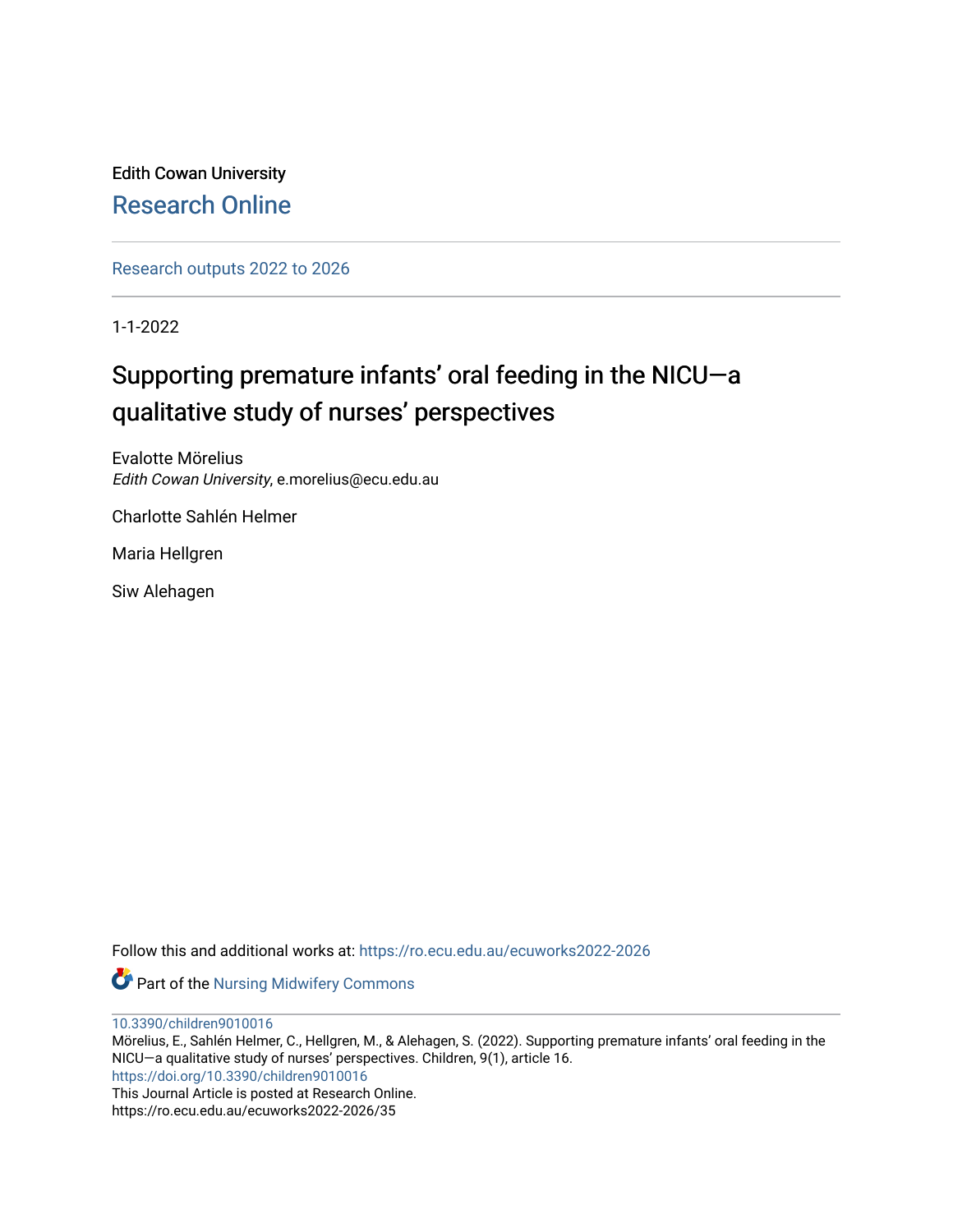

*Article*



# **Supporting Premature Infants' Oral Feeding in the NICU—A Qualitative Study of Nurses' Perspectives**

**Evalotte Mörelius 1,2,3,\* [,](https://orcid.org/0000-0002-3256-5407) Charlotte Sahlén Helmer <sup>3</sup> [,](https://orcid.org/0000-0003-3621-4580) Maria Hellgren <sup>3</sup> and Siw Alehagen <sup>3</sup>**

- School of Nursing and Midwifery, Edith Cowan University, 270 Joondalup Drive, Joondalup, WA 6027, Australia
- <sup>2</sup> Perth Children's Hospital, Nedlands, WA 6009, Australia
- <sup>3</sup> Department of Health, Medicine and Caring Sciences, Division of Nursing Sciences and Reproductive Health, Linköping University, 581 83 Linköping, Sweden; charlotte.sahlen.helmer@liu.se (C.S.H.); maria.hellgren@outlook.com (M.H.); siw.alehagen@liu.se (S.A.)
- **\*** Correspondence: e.morelius@ecu.edu.au

**Abstract:** One major task in the neonatal intensive care unit (NICU) involves ensuring adequate nutrition and supporting the provision of human milk. The aim of this study was to explore nurses' experiences of the oral feeding process in the NICU when the infant is born extremely or very preterm. We used a qualitative inductive approach. Nine nurses from three family-centered NICUs were interviewed face-to-face. The interviews were transcribed verbatim and analyzed using content analysis. Five sub-categories and two generic categories formed the main category: 'A complex and long-lasting collaboration.' The nurses wished to contribute to the parents' understanding of the feeding process and their own role as parents in this process. The nurses' intention was to guide and support parents to be autonomous in this process. They saw the family as a team in which the preterm infant was the leader whose needs and development directed the feeding and the parents' actions in this process. Written and verbal communication, seeing all family members as important members of a team and early identification of the most vulnerable families to direct the emotional and practical feeding support accordingly can strengthen the feeding process in the NICU.

check for **-**

**Citation:** Mörelius, E.; Sahlén Helmer, C.; Hellgren, M.; Alehagen, S. Supporting Premature Infants' Oral Feeding in the NICU—A Qualitative Study of Nurses' Perspectives. *Children* **2022**, *9*, 16. [https://doi.org/10.3390/](https://doi.org/10.3390/children9010016) [children9010016](https://doi.org/10.3390/children9010016)

Received: 18 November 2021 Accepted: 17 December 2021 Published: 28 December 2021

**Publisher's Note:** MDPI stays neutral with regard to jurisdictional claims in published maps and institutional affiliations.



**Copyright:** © 2021 by the authors. Licensee MDPI, Basel, Switzerland. This article is an open access article distributed under the terms and conditions of the Creative Commons Attribution (CC BY) license [\(https://](https://creativecommons.org/licenses/by/4.0/) [creativecommons.org/licenses/by/](https://creativecommons.org/licenses/by/4.0/)  $4.0/$ ).

**Keywords:** breast feeding; human milk; infant; intensive care; lactation; newborn; nurses; parents; premature

# **1. Introduction**

Nurses working in neonatal intensive care units (NICUs) have large and complex clinical roles that involve caring for preterm babies and sick newborns in need of intensive care. Nurses need specific qualifications to provide time-urgent care for vulnerable infants in high-tech environments [\[1\]](#page-10-0). At the same time, they should also provide emotional support to parents who are experiencing mixed feelings of sorrow, uncertainty and happiness [\[2\]](#page-10-1). Nurses from Australia have described their work in the NICU as challenging to some extent; work that demands special training, experience and seniority [\[3\]](#page-10-2).

Working in a family-centered (FC) NICU means that parents are present and involved in the care of the infant around the clock  $[4,5]$  $[4,5]$ . Since a premature infant's hospital stay can last for several weeks or months [\[6\]](#page-10-5), close collaborations and relationships may develop between the nurses and the families [\[7\]](#page-10-6). Parents can sleep in the same room as the infant and provide most of the care [\[5\]](#page-10-4). However, nurses are still responsible for the advanced care of the infant and for providing breastfeeding and lactation support for the mothers of preterm infants; the latter is a delicate task, since the mothers are in such a vulnerable situation [\[8\]](#page-10-7).

One major task for nurses in the NICU involves ensuring that infants receive adequate nutrition and supporting the provision of human milk [\[1\]](#page-10-0). If the parents' desire is to breastfeed, the nurses should support that long and complex process and encourage early skin-to-skin contact and breastmilk expression [\[9](#page-10-8)[–11\]](#page-10-9). According to WHO and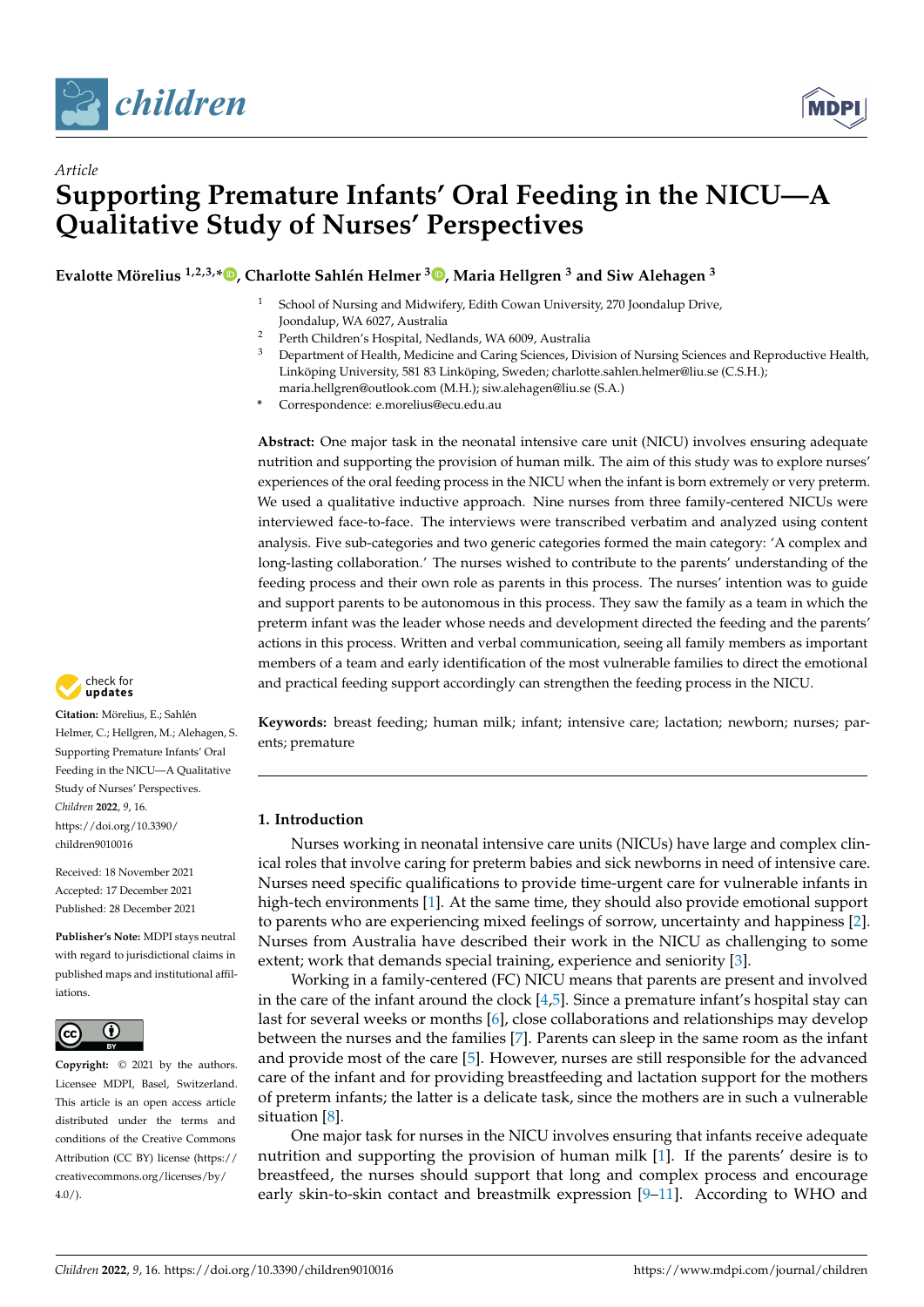UNICEF's tens steps for successful breastfeeding, mothers should be supported to initiate and maintain breastfeeding, manage common difficulties and recognize and respond to their infants' cues for feeding [\[9\]](#page-10-8). For mothers of preterm infants, it is also important to ensure that breastfeeding support is available during the infants' whole hospital stay [\[12\]](#page-10-10).

In 2014, nurses in the US reported that they only provided breastfeeding support to 14% of the infants they cared for on a regular weekday shift. The percentage was slightly lower on weeknights (13%) and higher on weekend shifts (18%) [\[13\]](#page-10-11). The same study also reported that better staffing was associated with a higher percentage of infants receiving breastfeeding support in the NICU [\[13\]](#page-10-11). However, it was up to the nurse to define the meaning of 'breastfeeding support' and what to include in the concept when answering the questions [\[13\]](#page-10-11). In 2017, another study including nurses ( $n = 71$ ) reported that half of them had provided lactation-based support during their last shift [\[14\]](#page-10-12). Lactation support was defined with 21 statements, demonstrating that it can include several different tasks. The most frequently provided lactation support included educational tasks related to breastmilk pumping, breastfeeding, or human milk oral care [\[14\]](#page-10-12). The more practical tasks included taking care of the milk for cooling/freezing, defrosting the milk and weighing the child before and after feeding. Some of the less commonly used lactation-support tasks included assisting with skin-to-skin care and the use of a nipple shield [\[14\]](#page-10-12).

In a recent qualitative study from FC NICUs in Sweden, mothers of extremely preterm infants highlight that the two major reasons for feeling guilt as a mother in the NICU are not being able to produce enough breastmilk and not managing to breastfeed the infant [\[15\]](#page-11-0). The mothers described the long process involving milk expression and breastfeeding as a struggle for the infant's best interests. They found their partners to be the best source of support, but expressed a need for more emotional and practical support from nurses in order to manage to express milk and practice breastfeeding for many weeks [\[15\]](#page-11-0). Fathers in FC NICUs have described that they give as much support to the mothers as they can, but they find it difficult to know how best to support mothers when the breastmilk ceases and, in particular, to encourage mothers to pump when there is no milk [\[16\]](#page-11-1). The fathers wanted more support from nurses, for the mothers and for themselves [\[16\]](#page-11-1).

Taken together, families in NICUs need a great deal of oral feeding support from nurses. At the same time, nurses have several families to attend to in an already busy intensive care context. This increases the risk of parents feeling unsupported, which in turn may jeopardize the breastmilk production and further decrease breastfeeding rates for preterm infants. Several studies can be found on barriers and facilitators for successful breastfeeding [\[11,](#page-10-9)[17–](#page-11-2)[20\]](#page-11-3), but studies exploring nurses' experiences of supporting parents with the oral feeding process of their preterm infant in the FC NICU are scarce. It is important to consider nurses' intentions and views of supporting families in this vulnerable situation. Therefore, the aim of the present study was to explore nurses' experiences of the oral feeding process in neonatal intensive care units in Sweden when the infant is born extremely or very preterm.

#### **2. Materials and Methods**

### *2.1. Design*

A qualitative inductive approach with face-to-face interviews. Data were analyzed with content analysis according to Elo and Kyngäs [\[21\]](#page-11-4).

#### *2.2. Setting*

This study was conducted in three Swedish FC NICUs where parents could stay around the clock with their preterm infants. So that parents can stay and care for their infants at the hospital, temporary parental allowance is available for parents in addition to the 480 days of paid parental leave provided for all parents. Together, the three NICUs have 42 beds. Nurses are responsible for breastfeeding and lactation support and there are no lactation consultants.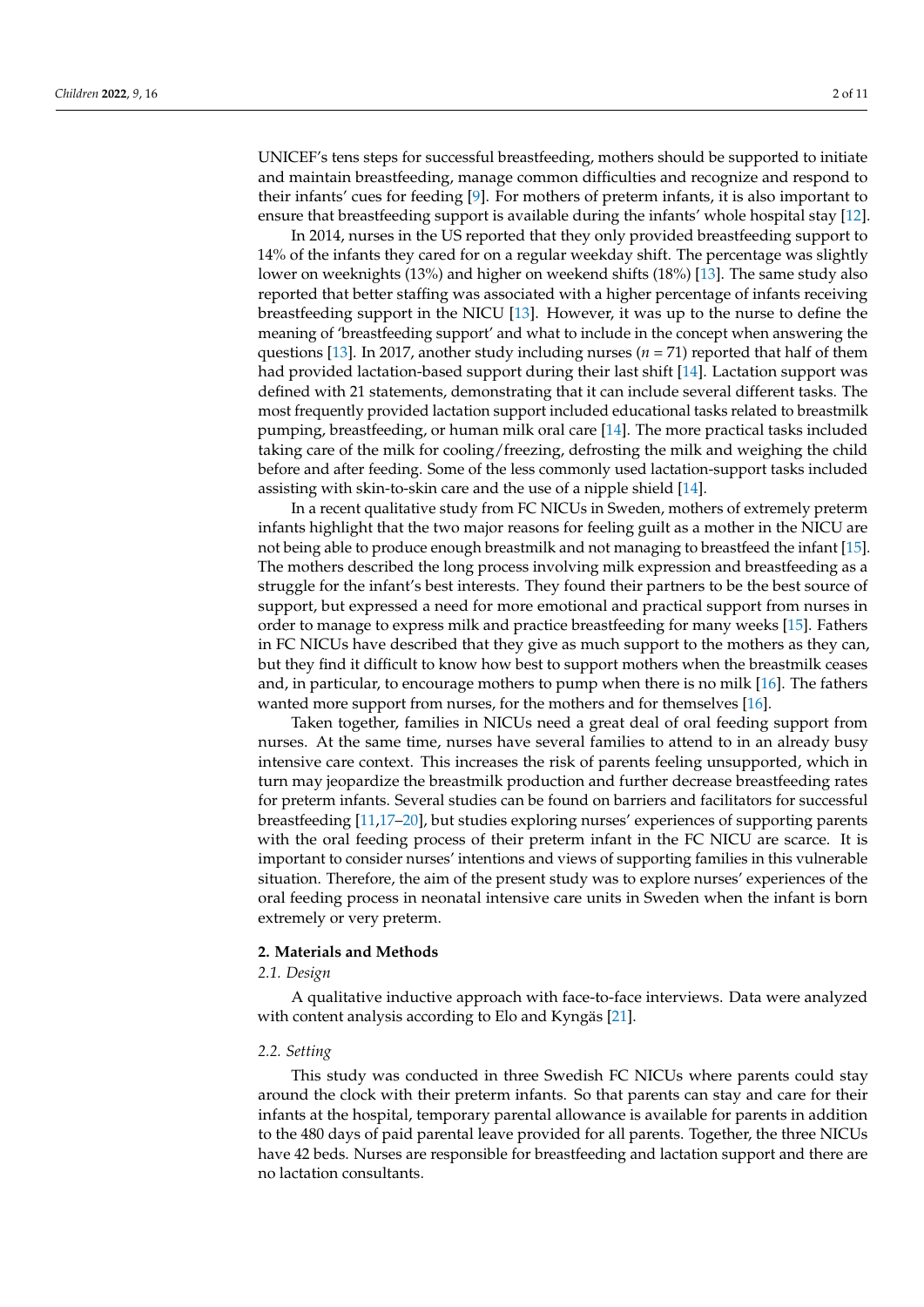## *2.3. Participants*

The inclusion criteria were registered nurses working in a NICU with experience of the oral feeding process for extremely and very preterm infants. Nine registered nurses participated. They were all women 27–57 years old (mean 41.5) with 3–30 years (mean 11.8) of work experience of neonatal intensive care. Six of the participants were post-graduate specialists in pediatric and neonatal nursing including a one-year Master of Science degree and three were under-graduate nurses with a Bachelor of Science degree. Six had their own experience of breastfeeding.

# *2.4. Ethics*

Consent to conduct the study was sought from heads of pediatric departments and nurse managers at three hospitals. The nurse managers distributed written information about the study to the nurses through the work email distribution lists. Those who expressed an interest in participating received oral and written information about the study and provided written consent to participate at the time of the interview. The study was conducted according to the 2013 Declaration of Helsinki and was approved by the research ethics committee at the appropriate university (2012/162-31).

#### *2.5. Data Collection*

An interview guide with semi-structured questions was used. The interview dialogue opened with a request to describe a situation when the feeding process went well. The nurses were encouraged to talk about breastfeeding, breast milk expression, nasogastric tube feeding and breastmilk supplements. They were also asked to talk about their view of breastfeeding when the infant was born at different gestational ages and their own role in the infant's feeding process. Probing questions were asked to deepen and widen their narratives. Demographic data were collected before ending the interview. The interviews were performed in a separate, quiet room at the nurses' workplaces between December 2014 and February 2015 and lasted from 28 to 66 min (mean 46.4). Data saturation was reached when no new information was obvious during interviews. Two of the authors (CSH, MH) conducted the interviews, which were digitally recorded, de-identified and transcribed verbatim.

### *2.6. Data Analysis*

The inductive analysis followed the four steps described by Elo and Kyngäs [\[21\]](#page-11-4). First, the interview material was read several times to apprehend its essential features. Second, units of meaning were highlighted and codes were identified. Third, sub-categories were formed from the codes and units of meaning. Fourth, the sub-categories were merged into generic categories and finally into one main category. The analysis was a back-and-forth process between the steps, where all authors were involved in the discussion to reach a final agreement among all authors.

# *2.7. Trustworthiness*

Validity was ensured by describing and following a well-used analysis process [\[21](#page-11-4)[,22\]](#page-11-5). The interview guide was pilot tested with one nurse to confirm content. The interviews with this specific target group generated rich data [\[23\]](#page-11-6). To increase the trustworthiness, the context and participants are described and the findings are supported with quotations from the interviewees named respondents A–I. The analysis was discussed within the research group and the final findings were agreed by all the researchers. The pre-understanding of the studied subject comes from the authors' professional occupations as midwives, registered nurses and specialists in pediatric and neonatal care. Two of the authors have many years of NICU experience, working with extremely and very preterm infants and their families. All authors are female. To further ensure the trustworthiness of the findings, a data source triangulation was performed in November 2021 [\[16,](#page-11-1)[24\]](#page-11-7). Three nurses currently working in the participating NICUs read the final data analysis and provided feedback.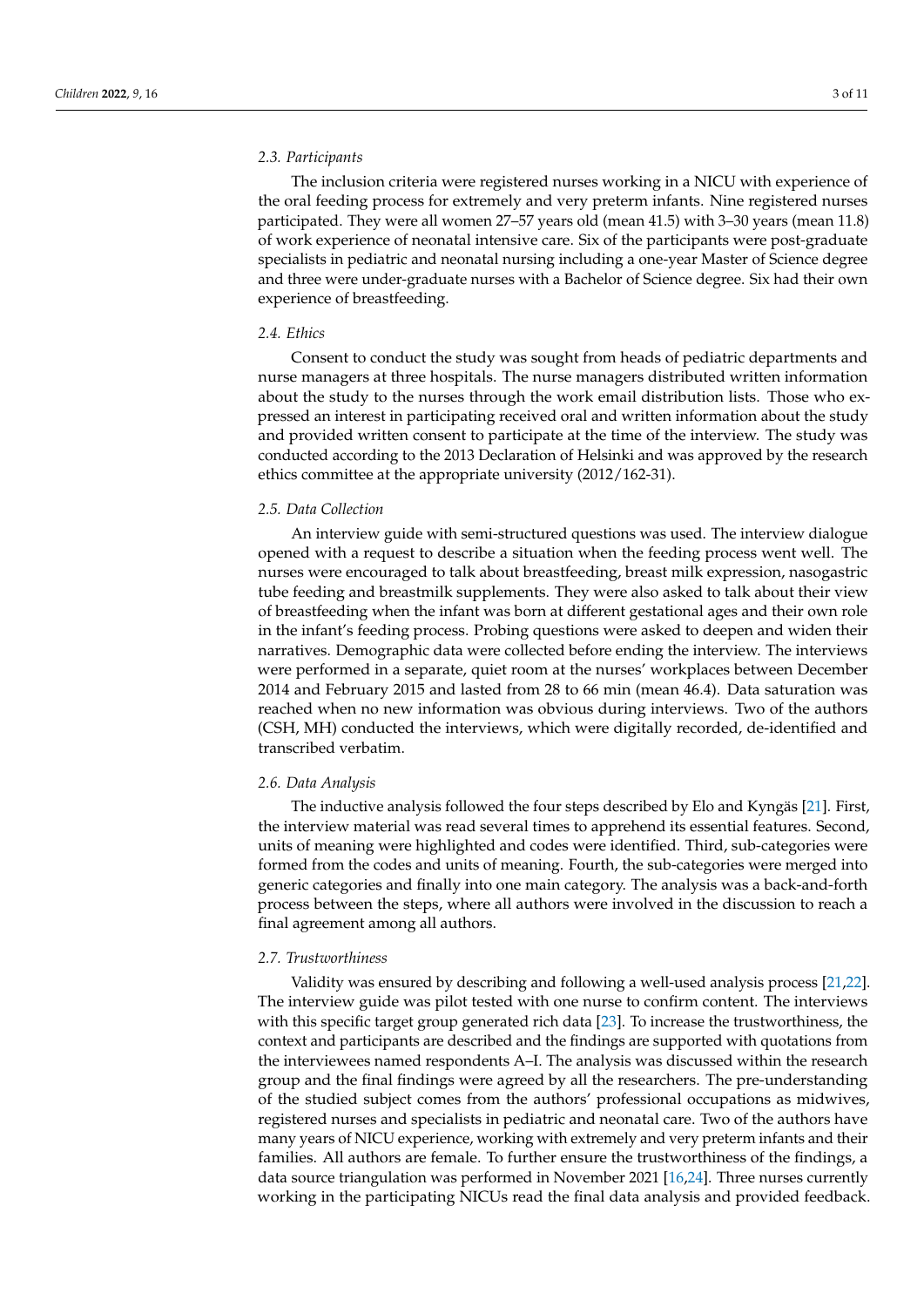One of the nurses was a respondent and the other two were females with five and six years of experience working in neonatal intensive care. All three agreed that the study findings were concordant with current working practice and philosophy. One of the nurses wrote, "... we base our work on the child being a competent individual, we try to see for ourselves and help the parents' to see the child's cues in order to establish a feeding situation that works."

#### **3. Findings**

The analysis resulted in five sub-categories, two generic categories and one main category (Table [1\)](#page-4-0). The main category derived from the data analysis was 'A complex and long-lasting collaboration,' emphasizing how the nurses experienced the feeding process when the infant was born extremely and very preterm. The process was described as unique and vulnerable due to the unexpected early birth, which resulted in aggravating feeding factors for both the mother and the infant. The nurses had an intention to contribute to the parents' understanding of the feeding process, as this is critical for developing the necessary competence and trust to understand the infant's development and their own role as parents in this process. The nurses described many kinds of support they gave to the parents with the aim of empowering them. This included practical support, such as how to stimulate the milk production by hand or electric pump and emotional support for parents who experienced distress due to an unexpected situation for which they were unprepared, including a demanding feeding process. The nurses saw the family as a team with all members being involved in the feeding process, which corresponded to what an FC NICU is based on. The preterm infant was described as the leader of the team, as his or her needs and development directed the feeding and the parents being with their child. The nurses supported and guided the family team through this process.

<span id="page-4-0"></span>**Table 1.** Sub-categories, generic categories and main category.

| <b>Sub-Categories</b>                                                                                                    | <b>Generic Categories</b>           | <b>Main Category</b>                           |
|--------------------------------------------------------------------------------------------------------------------------|-------------------------------------|------------------------------------------------|
| A vulnerable process.<br>Contributing to an awareness of a different feeding process.<br>Providing professional support. | Guiding through the feeding process | A complex and<br>long-lasting<br>collaboration |
| The preterm infant as leader of the team.<br>Roles of other family members.                                              | Seeing the family as a team         |                                                |

#### *3.1. Guiding through the Feeding Process*

#### 3.1.1. A Vulnerable Process

The long, extended process—ranging from when the preterm infant was born until when breastfeeding was established—was described as a vulnerable process. This process was strongly connected to the unexpected premature birth and related factors. "I believe . . . if they get a good start, I believe they benefit from that . . . In the beginning it is support with pumping and getting to know their infant." (Respondent G)

Poor medical conditions for the mother, anxiety and worry and low self-efficacy and self-confidence were mentioned as hindering factors for breastfeeding, while calm and confident mothers with rich breastmilk production were considered beneficial. "Right from the beginning, this mother took a very positive attitude toward breastmilk and it felt as if she had already had time to think about breastfeeding, even though the baby was born extremely preterm. She was looking forward to it and was curious about it . . . so she was very happy and positive . . . It was positive that she had that curiosity and willingness." (Respondent H)

Another factor was the infants' feeding abilities, which were affected by their health status. For instance, the nurses mentioned that forms of breathing support such as ventilators, CPAP and oxygen therapy were obstacles that hindered oral feeding. To overcome these obstacles, the nurses underlined the importance of skin-to-skin contact when es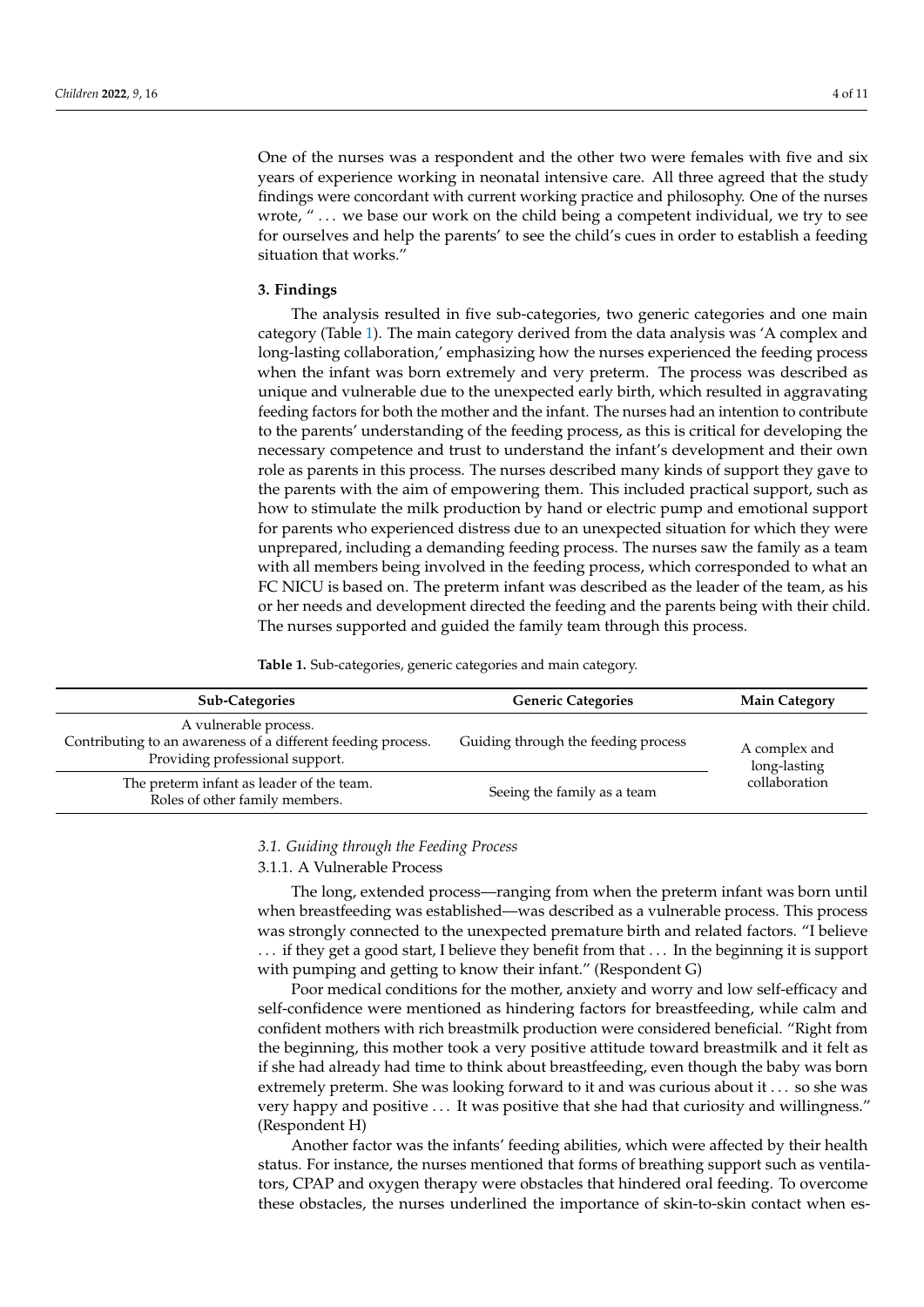tablishing breastfeeding. The positive touch from skin-to-skin contact was described as important to balance all the unpleasant care procedures that are necessary while in intensive care and to potentially reduce the risk of feeding problems as the infant grows. The nurses described their efforts to make sure the infants received positive touch even when the parents were not able to be present. Examples of positive touch techniques that nurses could carry out included giving a pacifier to an infant who searched for something to suck on and giving some milk in the mouth while tube feeding.

Further factors that could affect the feeding process were attitudes from society, the family's extended family and friends and staff. Likewise, nurses' rosters could hinder the feeding process due to a lack of continuity, requiring the parents to explain repeatedly to staff which phase of the feeding process they were currently in. Moreover, ward routines like feeding according to the clock, rather than after the infants' needs—could hinder breastfeeding progress. A positive, calm and safe ward environment was mentioned as something that might strengthen the parents in this vulnerable process.

#### 3.1.2. Contributing to an Awareness of a Different Breastfeeding Process

The nurses had the intention to provide parents with information about the feeding process as soon as possible after the preterm infant was born. The reason for this was to contribute to an awareness of the different and extended timeframe from birth until oral feeding when the infant is born extremely or very preterm compared to late preterm or full-term. "[I] make them understand that everything is not that easy and obvious with breastfeeding. Instead, it can actually be rather difficult and that's not just for them, it's in general." (Respondent E)

The nurses wished to mediate awareness to the parents about preterm infants' developmental stages and that the feeding should be individualized to follow the infant's development and maturation. They wanted the parents to know that following the infant's stages is a matter of patience. "If one delivers a baby in [week] 29, it will take a little longer [to breastfeed]. Maybe the breastfeeding in the beginning is just that the baby is lying by the breast and licking, and maybe trying to suck or just having the nipple in the mouth." (Respondent F)

They also wanted to increase parents' understanding of the parental role in the breastfeeding process; how parents could take on more responsibility along the way as they learnt how to read the infant's cues and behaviors. "They [the parents] often start to watch [the infant] and think, oops he is awake now, or he is sleeping very deeply now, but he should eat. Can I wait?" (Respondent B)

The importance of contributing to an understanding of the unique breastfeeding process was related to the nurses' experiences of how vulnerable mothers of preterm infants are. They believed that mothers' insecurity about the feeding process was related to a lack of awareness that infants can be born preterm, a lack of knowledge about preterm infants' competences and a fear that something bad would happen to the infant. The nurses described how parents seemed to search for knowledge and information about breastfeeding on the internet and by interacting with other parents in similar situations.

The nurses described different ways to talk about the feeding process with the parents. For example, some informed the parents that the infant usually had to reach a certain postnatal week before they could suckle, while others informed them that breastfeeding should be initiated according to the infant's maturation and abilities. They tried to individualize the information they provided and acknowledged that the information had to change over time. At the same time, they were aware that their personal ways of expressing information to the parents could sometimes be confusing and even misinterpreted by the parents. The current feeding process could be affected by a mother's previous experience of breastfeeding. If these experiences were linked to negative feelings, the nurses felt that it was extremely important to help the mothers to understand that all feeding processes are unique and that this one could be different to previous feeding experiences.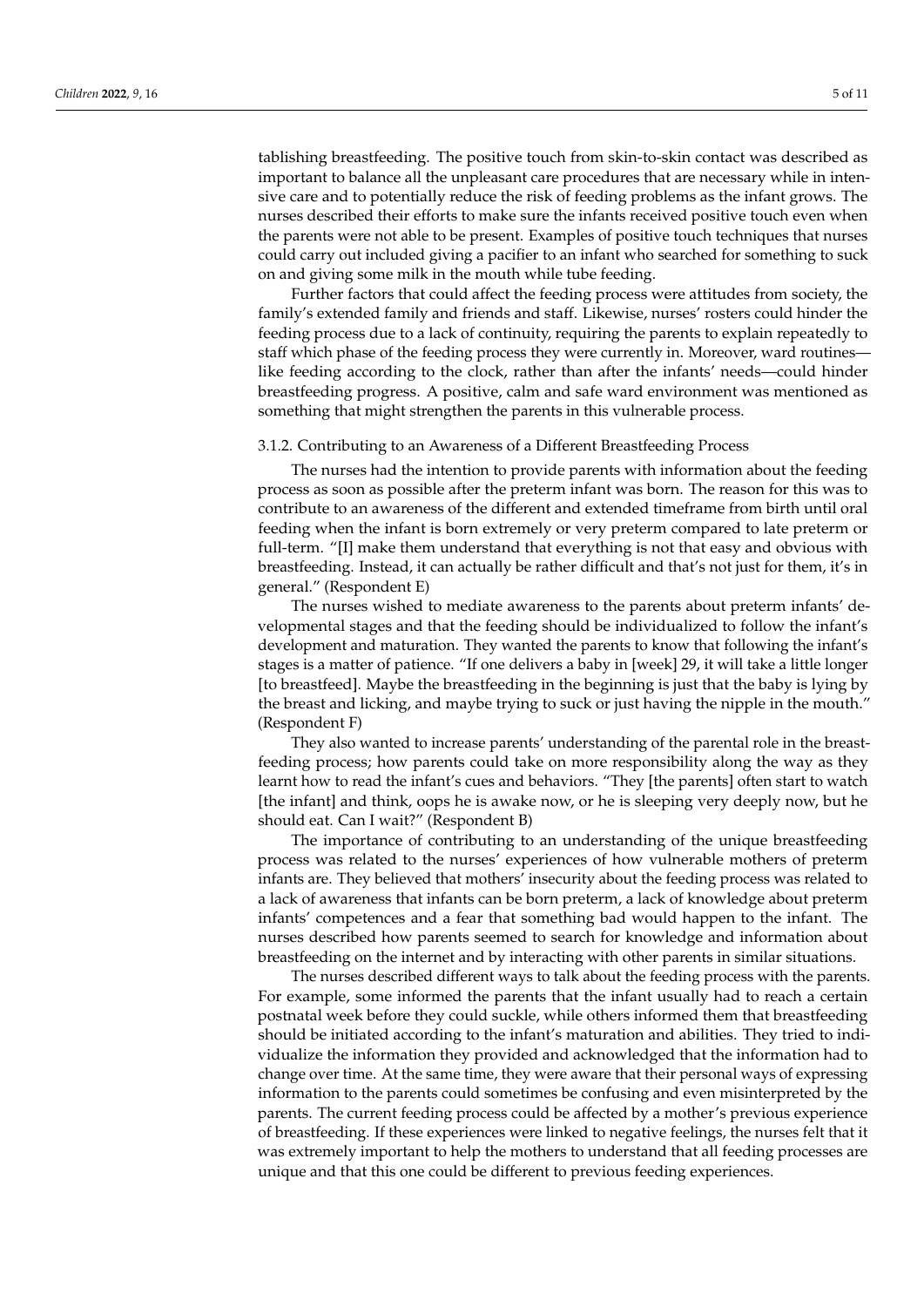#### 3.1.3. Providing Professional Support

The nurses described that a positive approach was central when providing support to parents. Giving individual support was perceived as a balancing act so that the feeding process would not be too demanding. They emphasized patience, a positive manner, responsiveness, honesty and a consolatory and encouraging approach as especially important. It was crucial to treat the mothers with empathy and consolation, especially in situations when they indicate distress, for example when breastmilk production was low.

The nurses highlighted the importance of involving the parents in the feeding process and guiding them through the process to empower them. They involved the parents immediately after birth and often the parents could gradually take on more responsibility for the feeding. Involving the parents included guiding them to check the placement of the tube, tube feeding, planning the feeding in collaboration with the nurse and asking the parents about their thoughts and their observations of the infant. Moreover, trusting the parents' ability to handle and take responsibility for the infants' feeding was important. "Be nearby, let the parents be close to the baby. As soon as possible, start to involve them in the care [of their infant]." (Respondent G)

The involvement of the parents became more difficult when the infant had continuous tube feeding with a pump, since the parents' task of tube feeding disappeared when the machine took over and replaced the parents' actions.

The nurses described how they admired mothers for struggling to keep up breastmilk production for such a long time when an infant was born preterm. Some mothers with no previous intention to breastfeed seemed willing to express breastmilk in order to give that to their preterm infants. They found expressing milk several times a day for months to be an enormous effort on the part of the mothers and they wanted to support them in various ways to persevere. " $\dots$  but many mothers are extremely  $\dots$  enduring or they, yes they, they are fantastic!" (Respondent A)

In order to support the mothers to produce breastmilk, the nurses encouraged early stimulation by hand or electric pump. They found early stimulation to be important to achieve milk production that met the needs of the infant. However, they were careful to note that it was the mother's choice whether or not to express milk and that she had the right to make an informed decision. "It is information that we must give the mother so they [the parents] at least know what it is they choose to do if they opt out from breastfeeding and pumping. And maybe discuss it several times because it is not too late just because some days have passed, even if it is better if one starts early." (Respondent I)

A good start to milk expression was considered beneficial. A quiet and peaceful place and having the child near were mentioned as crucial for milk expression. If the milk release was unsuccessful, they supported the mothers, for example by reassuring them that every little drop of milk was important and that they were doing a fantastic job, suggesting increased resting time, contributing to proper eating and drinking and encouraging increased frequency of stimulation. For those mothers who struggled with milk expression, it was important to give them time to be sad and disappointed and to clarify that it is natural and common to feel such emotions.

Nurses found that it could be difficult to follow evidenced-based practice. One nurse gave the example of forcing the mother's nipple into the infant's mouth; she knew that was not the best practice, but sometimes found it difficult to comply. Use of a nipple shield or a pacifier and weighing the infant before and after breastfeeding were described as both supportive and unsupportive for breastfeeding, depending on the context. Bottle-feeding was another issue that was mentioned, illustrating different ways of thinking. Some nurses found it frustrating that bottle-feeding was sometimes introduced too early, instead of waiting for the infant to mature and be able to suckle. Other nurses could see possibilities with bottle-feeding like earlier discharge. Nurses believed that the support given was influenced by their own experiences. Those who did not have their own experience of breastfeeding could see that as a shortcoming, while those who had their own experience of breastfeeding could find it difficult to set that aside and not allow their own experience to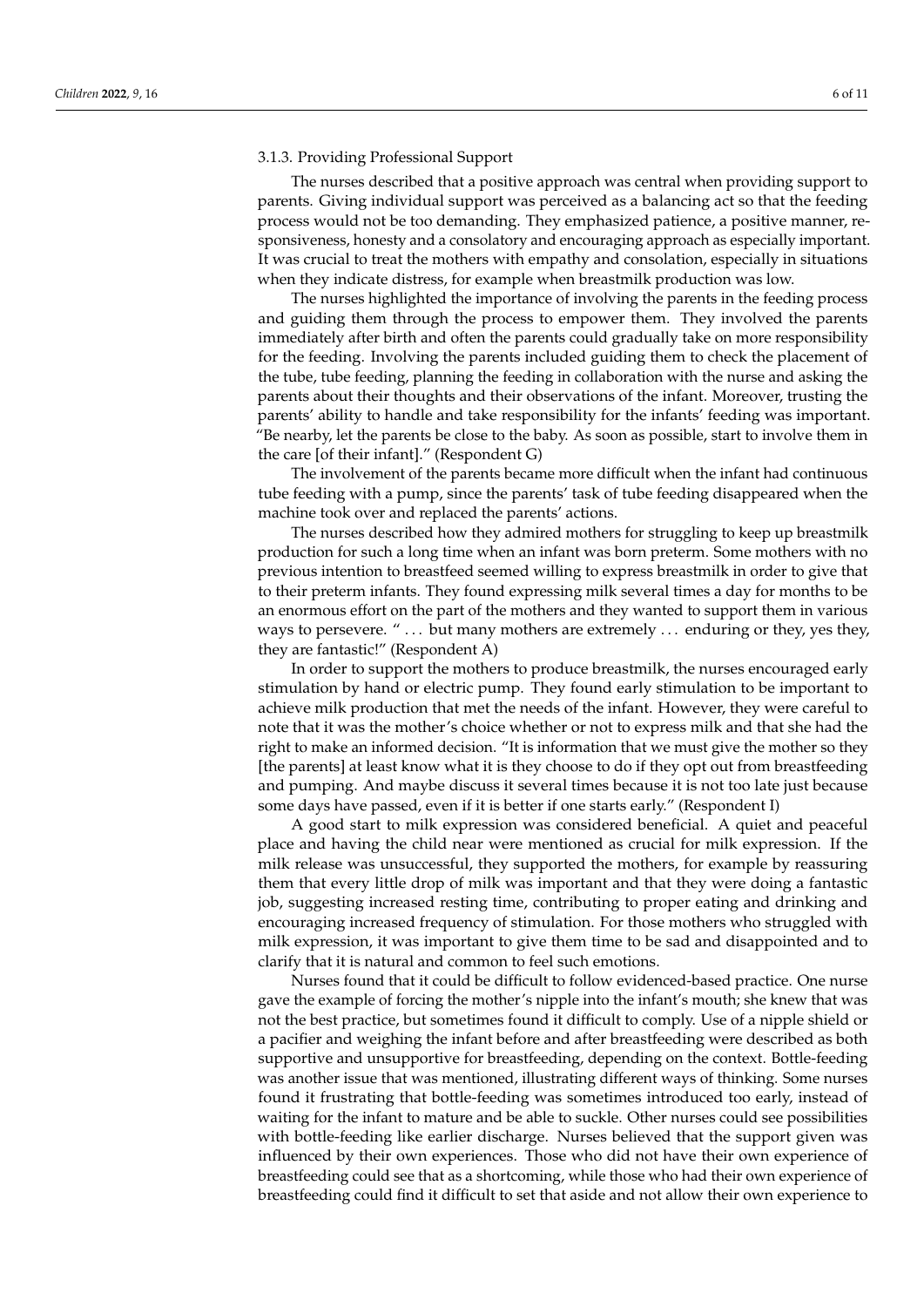interact with the professional support provided. "It is possible to fully breastfeed premature infants, I know it! [laughing] I did it." (Respondent B)

They talked about the need to incorporate the mother's experiences, perceptions and previous advice into a nursing care plan. This was good for supporting the feeding process, but it could also clarify that nurses sometimes had difficulties adhering to and following the plan. "Then it is maybe up to us to follow what has been decided in the care plan. If I decide in the morning that we should try breastfeeding exclusively for 24 h, that it is done then, that the afternoon team doesn't come in and change it too quick so we can't evaluate it correctly." (Respondent D)

Several of the nurses described supporting mothers as a complex and difficult task. Sometimes they had the impression that their efforts to be supportive had the opposite effect.

#### *3.2. Seeing the Family as a Team*

#### 3.2.1. The Preterm Infant as Leader of the Team

The nurses saw the preterm infant as an active part of the feeding process and highlighted that the feeding should be directed by the infant's needs, in other words that oral feeding should be initiated based on the infant's cues rather than on predefined times. Their experiences were that if the infant could lead the way, they usually preferred smaller amounts more frequently compared to the prescribed process, which was more often larger portions less frequently. They also emphasized that feeding was more likely to be successful if the infant's competences were considered. "I find it so amazing with these preemies who have been gavage fed for so long and still they show these obvious cues that they have the instinct and willingness to suckle. And that they need to." (Respondent F)

The infant's feeding maturation was described as a process of competence, ranging from being skin-to-skin to being able to suckle. Initially, the infant's cues were very discrete, but could for instance be noticed when the infant's hands were placed near the mouth. In line with maturation, the infant become more active near the breast and started to lick, open the mouth and eventually suckle. A prerequisite for handling larger portions of breastmilk was being able to coordinate the competences of breathing, sucking and swallowing. Eventually, when the parents had learned to read the infant's feeding cues and wake states, the cues guided the parents' actions and the nurses took a step back and became supporters. The parents' adherence to the infant's cues were crucial for a successful feeding process.

#### 3.2.2. Roles of Other Family Members

The nurses believed that the feeding situation was something between the infant and the parents and something that could be very pleasant when it worked. They described the family as a unit, in which each member had a unique task related to the feeding. The mother's role was to express milk and practice breastfeeding, while the father's role could be to tube feed the infant and support the mother emotionally and practically. Their perceptions were that the parents' involvement in the feeding had a positive impact on the family unit.

The nurses' experiences were that if the mother had a relaxed and positive attitude, this was beneficial for breastmilk expression, as were the father's views of breastmilk and breastfeeding. They found the father's presence and support important for the mother to continue to maintain breastmilk production, especially when the mother only produced small amounts of breastmilk and was emotionally affected by this.

The closeness between parent and infant was important in order to create a relationship and to strengthen the mother's ability to breastfeed. Therefore, the nurses worked to encourage the parents and underpin their closeness to their infants. In the same way as closeness was a prerequisite for the feeding process, separation between parents and the infant was described as a hindering factor for a successful feeding process.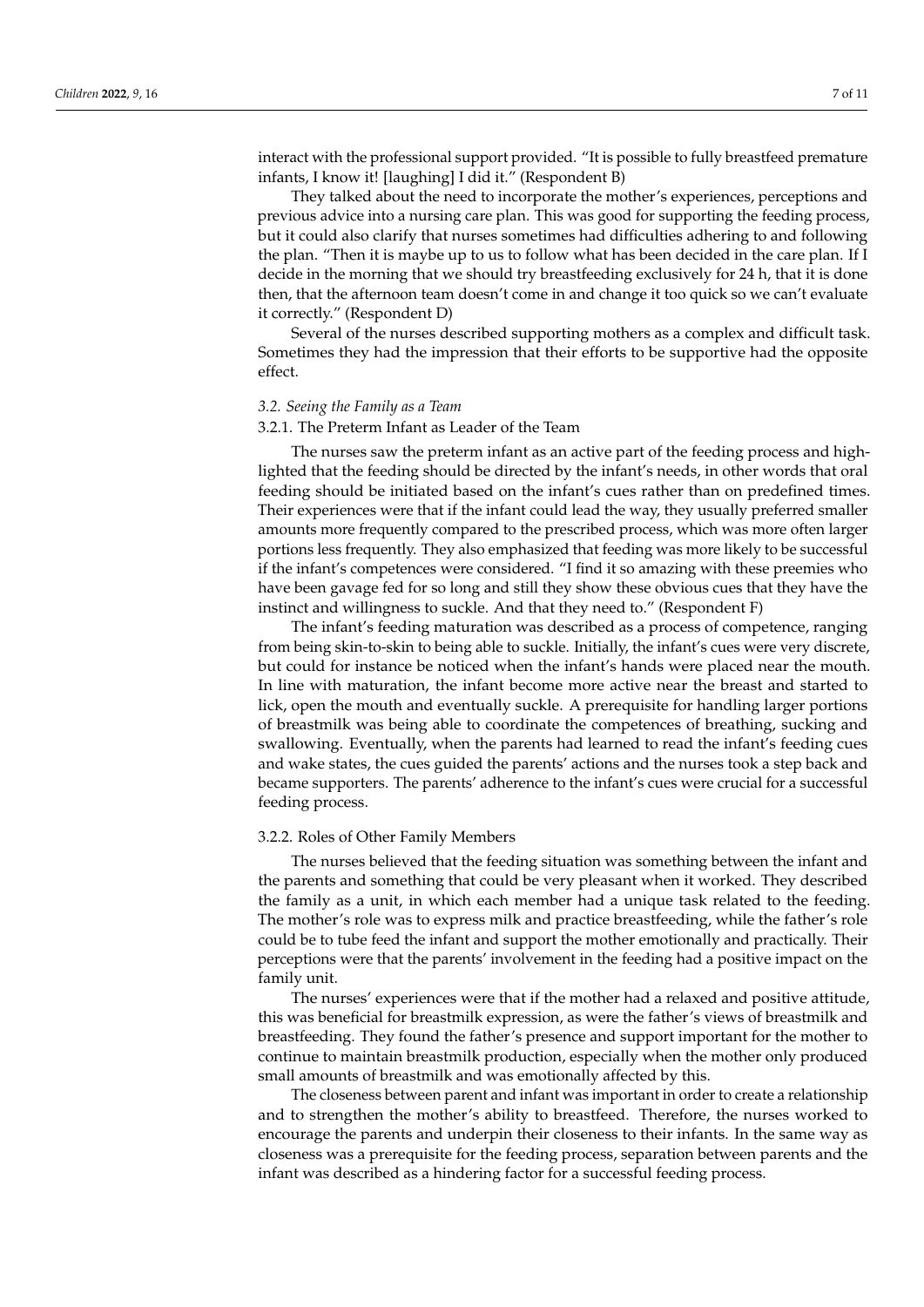The nurses found it important to be available for the families in case they needed them, but also to adapt their interference and support according to the needs of the family. In the following quotation, one of the nurses explained how she usually informed the parents: "I say, we are always here. We don't expect you to know how to do this [feeding the infant], and if you are unsure, we will help. But it is your baby, and the baby should feel that it is the mother or the father who feeds them because that is how it would have been if you were at home ... " (Respondent C).

The nurses also mentioned siblings. The nurses' perceptions were that mothers sometimes seemed split between whether they should attend to the newborn infant or the sibling, which could have a negative impact on the feeding process. The importance of being aware of the needs of the whole family was highlighted. "Parents are so divided when they end up here [in the NICU] and if they have other children at home too, it is a catastrophe I would say . . . they are in the wrong place all the time . . . It is a huge feeling of calm and security to have them [the other children] here, yes, and to have the hubby around to support them when they feel down, and vice versa." (Respondent B)

However, the nurses also described how such an early delivery could obstruct and delay a mother's ability to feed the infant independently and according to own beliefs, compared to when the infant was born full-term and how that in turn could affect the parental role. Since motherhood is often closely related to breastfeeding, there is a risk that mothers will feel a loss of their role. The nurses described how they tried to empower and support mothers in their roles by emphasizing that they were good mothers, regardless of whether or not they were breastfeeding.

### **4. Discussion**

The nurses experienced the oral feeding process when the infant is born extremely or very preterm as a complex and enduring collaboration. The unique process due to the unexpected early birth brought aggravating feeding factors to the already vulnerable mother-infant dyad. Poor medical conditions for the mother, anxiety and worry and low self-efficacy and self-confidence were mentioned by the nurses as hindering factors in this process. They described efforts to empower the mothers by providing practical and emotional support, which is in line with previous studies [\[14](#page-10-12)[,25\]](#page-11-8). Still, mothers wish for more emotional support from nurses [\[15\]](#page-11-0). Since it might be clinically unfeasible to support all mothers equally, it is important to identify the mothers who are more vulnerable and at risk early on, in order to make appropriate use of resources. The globally applied Breastfeeding Self-Efficacy Scale can be used to score mothers' self-efficacy [\[26\]](#page-11-9). However, based on the nurses' responses in the present study, it might also be necessary to measure other variables such as self-confidence [\[20\]](#page-11-3).

In FC neonatal care when parents are present and provide care at all hours of the day, parents need to develop their competence and understand the different parental role that comes with giving birth to a preterm infant [\[5\]](#page-10-4). In this study, the nurses had an intention to contribute to the parents' understanding of the extended and individual feeding process. They wanted to support, inform and educate the family, but at the same time give the parents space and autonomy to support and take care of each other. In many ways, they saw themselves as guides or supporters who facilitated the feeding process, providing more support at the beginning and less later on when the parents had learned to understand the infant's feeding cues. However, this is a balancing act and it might sometimes be misinterpreted by parents when the nurses do not give direct, practical support. In previous studies, it was found that the most frequently given support was related to breastmilk expression [\[14\]](#page-10-12), while mothers in another study from an FC NICU wished for more support with breastmilk expression and breastfeeding practice [\[15\]](#page-11-0). Fathers have described that they find it difficult to provide support with milk expression, but also that the nurses—in their effort to provide support—sometimes asked the mothers too often if they had expressed milk [\[16\]](#page-11-1). Providing breastmilk and breastfeeding support is an important and delicate task for nurses in the NICU that needs to be customized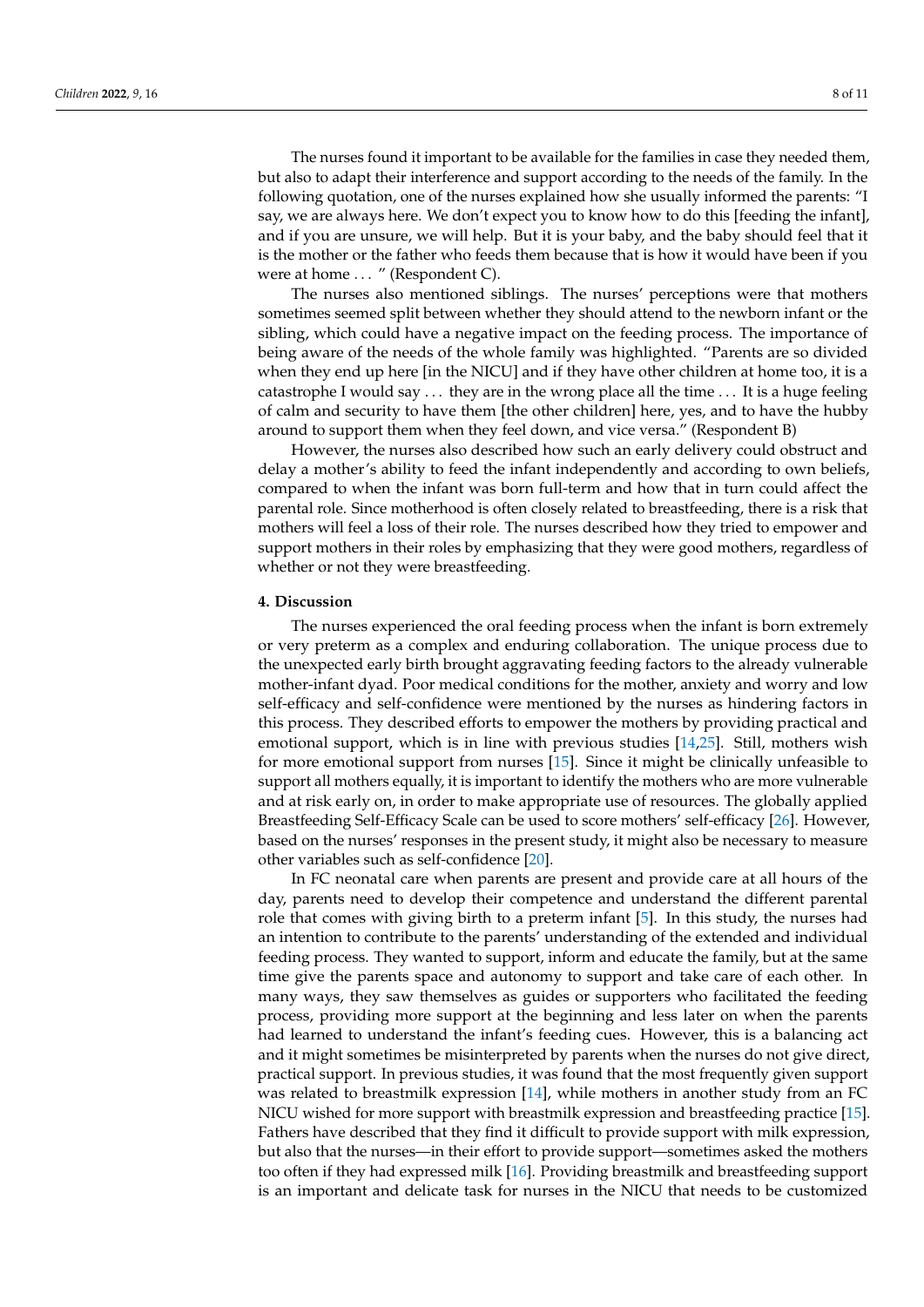and delivered individually. Some parents might need more practical support than others. Nurses' intentions to provide autonomy and space for the family might be misinterpreted and lead to misunderstandings and feelings of a lack of support. It might be that within FC neonatal care, nurses should be more proactive and ensure that the family is not wandering through the unknown, searching for support on the internet as described among mothers of full-term infants in the UK [\[27\]](#page-11-10). Moreover, instead of asking about the frequency of pumping, parents can easily use a lactation diary to document expression times and milk amounts on paper or online for nurses to view [\[28\]](#page-11-11).

Corresponding to the idea of FC neonatal care [\[5\]](#page-10-4), the nurses valued the family as a team in which both parents and the premature infant are important for a successful feeding process. The infant is clearly at the center of the team and the one who directs the actions. However, this demands good infant-parent communication. In line with the BFHI 10 steps [\[9\]](#page-10-8), the nurses found it important to guide the parents in understanding and reading the infant's cues in order to ensure good communication within the team. Since each infant is an individual person, nurses need to be skilled at reading and interpreting preterm infants' cues, in order to guide the parents in the right direction. There are programs that provide such training for parents and/or healthcare professionals, such as the Neonatal Behavioral Assessment Scale [\[29\]](#page-11-12), the Neonatal Individualized Developmental Care and Assessment Program [\[5\]](#page-10-4) and the Early Collaborative Intervention [\[30\]](#page-11-13). However, education and experience are also important [\[11\]](#page-10-9), especially when it comes to feeding cues and not least listening to the parents and empowering them to trust their own parental skills and competences.

When talking about breastfeeding and milk expression, nurses mention fathers as a necessary practical and emotional source of support for the mothers, but do not say anything about what kind of support fathers need in order to handle the situation and provide support for mothers. A previous study shows that fathers in the NICU can be supportive of mothers [\[31\]](#page-11-14), but less is mentioned about specific support for fathers regarding the feeding process of a preterm infant in the NICU. This warrants more research on how nurses can also support fathers' emotions and roles in the feeding process in an FC NICU and, moreover, how that in turn impacts the feeding process for the preterm infant.

The strengths of this study are the in-depth qualitative interviews and the rigorous process to explore nurses' experiences of the feeding process when the infant is born extremely or very preterm and cared for in an FC NICU. The included respondents represent a variety of experience of neonatal care. Some limitations should be noted. The participating wards were family-centered, small NICUs where parents can stay around the clock and be part of the care given to the infants. This is characteristic for Swedish neonatal units but may be different in other countries, thus limiting transferability. Moreover, some time has passed since the interviews were conducted, which must be taken into account. However, there is nothing in the transcripts implying that the FC neonatal care was different compared to today. The findings in this study have also been validated and verified by nurses currently working in the participating NICUs.

# **5. Implications for Practice**

It is important to reflect on how information concerning nutrition and feeding is delivered and communicated in the FC NICU. A combination of written and verbal communication should be emphasized to avoid misunderstandings in the feeding process and nursing care plans can ensure an individual care. To make the best use of resources, nurses could screen parents to identify the families who need the most support and provide emotional and practical feeding support according to their individual needs.

# **6. Conclusions**

Nurses' experiences of the feeding process for extremely and very preterm infants in the FC NICU are described as a complex and long-lasting collaboration with vulnerable families. They saw the family as a team with all members involved in the feeding process,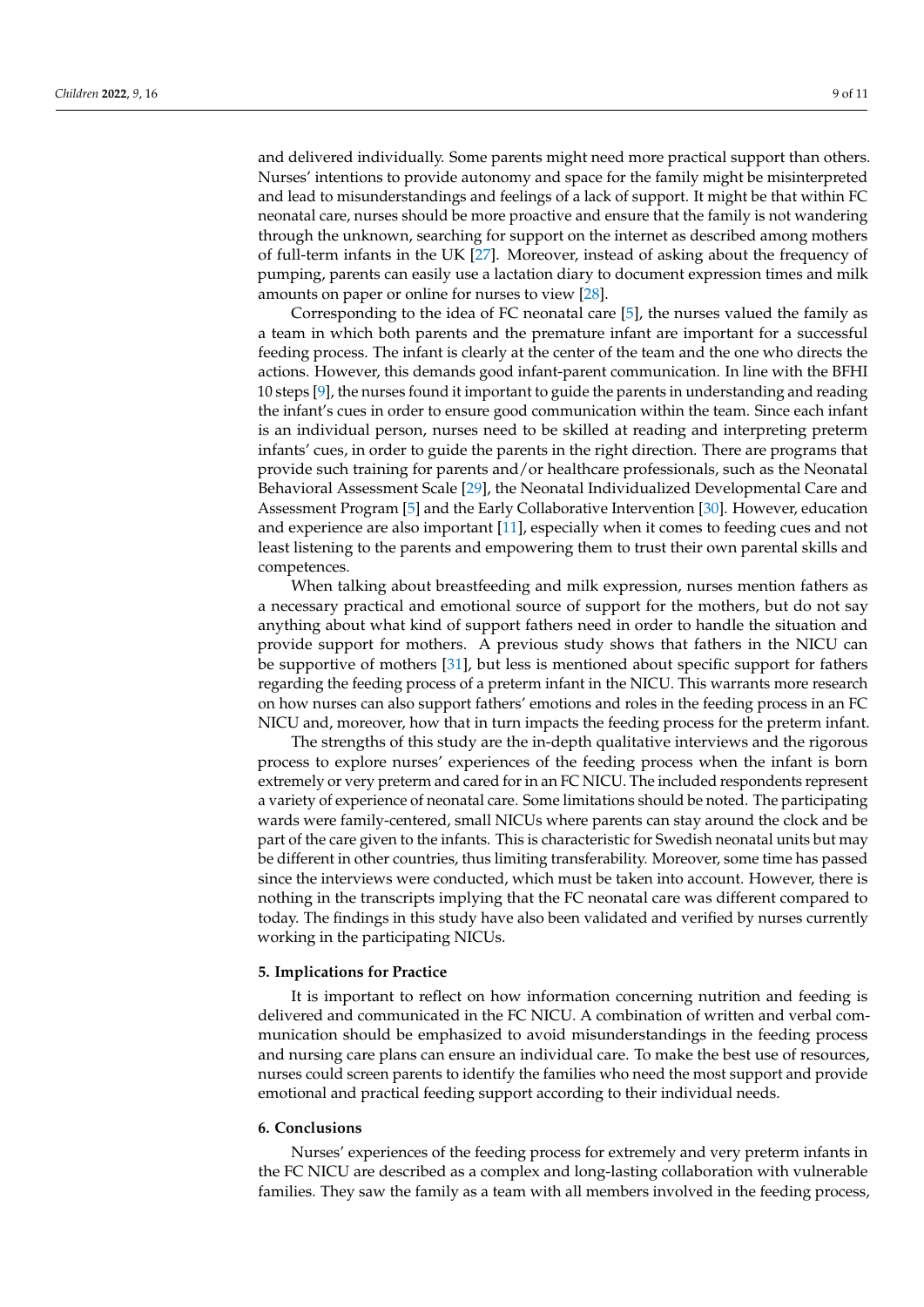which corresponds to the concept of an FC NICU. The preterm infant was the leader of the team, as his or her needs and developmental stages directed the feeding. The nurses' intentions were to guide and support parents in reading the infant's feeding cues so that parents could eventually provide the care independently within their family team. They confirmed that breastfeeding support is a difficult task and acknowledged that their efforts to be supportive sometimes had the opposite effect.

**Author Contributions:** Conceptualization: E.M., C.S.H., M.H. and S.A.; Data collection: C.S.H. and M.H.; Formal analysis: E.M., C.S.H., M.H. and S.A.; Original draft preparation: E.M.; Review and editing: E.M., C.S.H., M.H. and S.A. All authors have read and agreed to the published version of the manuscript.

**Funding:** This research received no external funding.

**Institutional Review Board Statement:** The study was conducted according to the guidelines of the Declaration of Helsinki and was approved by the research ethics committee at Linköping University (2012/162-31), approval date is 29 June 2012.

**Informed Consent Statement:** Informed consent was obtained from all subjects involved in the study.

**Data Availability Statement:** The data presented in this study are available in Swedish on request from the corresponding author. The data are not publicly available due to the risk of identification.

**Acknowledgments:** We would like to thank Perth Children's Hospital Foundation for supporting the professorial position of the first author.

**Conflicts of Interest:** The authors declare no conflict of interest.

# **References**

- <span id="page-10-0"></span>1. Mörelius, E.; Foster, M. Neonatal nursing: Criticallly sick babies require unique nursing skills. In *Nursing in Australia. Contemporary Professional and Practice Insights*, 1st ed.; Wilson, N.J., Lewis, P., Hunt, L., Whithehead, L., Eds.; Routledge Taylor & Francis Group: London, UK, 2021; pp. 98–107.
- <span id="page-10-1"></span>2. Roque, A.T.F.; Lasiuk, G.C.; Radunz, V.; Hegadoren, K. Scoping Review of the Mental Health of Parents of Infants in the NICU. *J. Obstet. Gynecol. Neonatal Nurs.* **2017**, *46*, 576–587. [\[CrossRef\]](http://doi.org/10.1016/j.jogn.2017.02.005)
- <span id="page-10-2"></span>3. Turner, M.; Chur-Hansen, A.; Winefield, H. The neonatal nurses' view of their role in emotional support of parents and its complexities. *J. Clin. Nurs.* **2014**, *23*, 3156–3165. [\[CrossRef\]](http://doi.org/10.1111/jocn.12558)
- <span id="page-10-3"></span>4. Brodsgaard, A.; Pedersen, J.T.; Larsen, P.; Weis, J. Parents' and nurses' experiences of partnership in neonatal intensive care units: A qualitative review and meta-synthesis. *J. Clin. Nurs.* **2019**, *28*, 3117–3139. [\[CrossRef\]](http://doi.org/10.1111/jocn.14920) [\[PubMed\]](http://www.ncbi.nlm.nih.gov/pubmed/31112337)
- <span id="page-10-4"></span>5. Westrup, B. Family-centered developmentally supportive care: The Swedish example. *Arch. Pediatr.* **2015**, *22*, 1086–1091. [\[CrossRef\]](http://doi.org/10.1016/j.arcped.2015.07.005) [\[PubMed\]](http://www.ncbi.nlm.nih.gov/pubmed/26382641)
- <span id="page-10-5"></span>6. Glass, H.C.; Costarino, A.T.; Stayer, S.A.; Brett, C.M.; Cladis, F.; Davis, P.J. Outcomes for extremely premature infants. *Anesth. Analg.* **2015**, *120*, 1337–1351. [\[CrossRef\]](http://doi.org/10.1213/ANE.0000000000000705) [\[PubMed\]](http://www.ncbi.nlm.nih.gov/pubmed/25988638)
- <span id="page-10-6"></span>7. Axelin, A.; Ahlqvist-Bjorkroth, S.; Kauppila, W.; Boukydis, Z.; Lehtonen, L. Nurses' perspectives on the close collaboration with parents training program in the NICU. *MCN Am. J. Matern. Child Nurs.* **2014**, *39*, 260–268. [\[CrossRef\]](http://doi.org/10.1097/NMC.0000000000000061)
- <span id="page-10-7"></span>8. Nyqvist, K.H.; Engvall, G. Parents as their infant's primary caregivers in a neonatal intensive care unit. *J. Pediatr. Nurs.* **2009**, *24*, 153–163. [\[CrossRef\]](http://doi.org/10.1016/j.pedn.2008.07.006)
- <span id="page-10-8"></span>9. UNICEF. Ten Steps to Successful Breastfeeding. Available online: [https://www.unicef.org/search?force=0&query=10+steps+to+](https://www.unicef.org/search?force=0&query=10+steps+to+successful+breastfeeding&created%5Bmin%5D=&created%5Bmax%5D=) [successful+breastfeeding&created%5Bmin%5D=&created%5Bmax%5D=](https://www.unicef.org/search?force=0&query=10+steps+to+successful+breastfeeding&created%5Bmin%5D=&created%5Bmax%5D=) (accessed on 2 December 2021).
- 10. Boundy, E.O.; Dastjerdi, R.; Spiegelman, D.; Fawzi, W.W.; Missmer, S.A.; Lieberman, E.; Kajeepeta, S.; Wall, S.; Chan, G.J. Kangaroo Mother Care and Neonatal Outcomes: A Meta-analysis. *Pediatrics* **2016**, *137*, e20152238. [\[CrossRef\]](http://doi.org/10.1542/peds.2015-2238) [\[PubMed\]](http://www.ncbi.nlm.nih.gov/pubmed/26702029)
- <span id="page-10-9"></span>11. Maastrup, R.; Rom, A.L.; Walloee, S.; Sandfeld, H.B.; Kronborg, H. Improved exclusive breastfeeding rates in preterm infants after a neonatal nurse training program focusing on six breastfeeding-supportive clinical practices. *PLoS ONE* **2021**, *16*, e0245273. [\[CrossRef\]](http://doi.org/10.1371/journal.pone.0245273) [\[PubMed\]](http://www.ncbi.nlm.nih.gov/pubmed/33534831)
- <span id="page-10-10"></span>12. Nyqvist, K.H.; Haggkvist, A.P.; Hansen, M.N.; Kylberg, E.; Frandsen, A.L.; Maastrup, R.; Ezeonodo, A.; Hannula, L.; Haiek, L.N. Baby-Friendly Hospital Initiative Expert, G., Expansion of the baby-friendly hospital initiative ten steps to successful breastfeeding into neonatal intensive care: Expert group recommendations. *J. Hum. Lact.* **2013**, *29*, 300–309. [\[CrossRef\]](http://doi.org/10.1177/0890334413489775)
- <span id="page-10-11"></span>13. Hallowell, S.G.; Spatz, D.L.; Hanlon, A.L.; Rogowski, J.A.; Lake, E.T. Characteristics of the NICU work environment associated with breastfeeding support. *Adv. Neonatal Care* **2014**, *14*, 290–300. [\[CrossRef\]](http://doi.org/10.1097/ANC.0000000000000102)
- <span id="page-10-12"></span>14. Froh, E.; Dahlmeier, K.; Spatz, D.L. NICU Nurses and Lactation-Based Support and Care. *Adv. Neonatal Care* **2017**, *17*, 203–208. [\[CrossRef\]](http://doi.org/10.1097/ANC.0000000000000370)